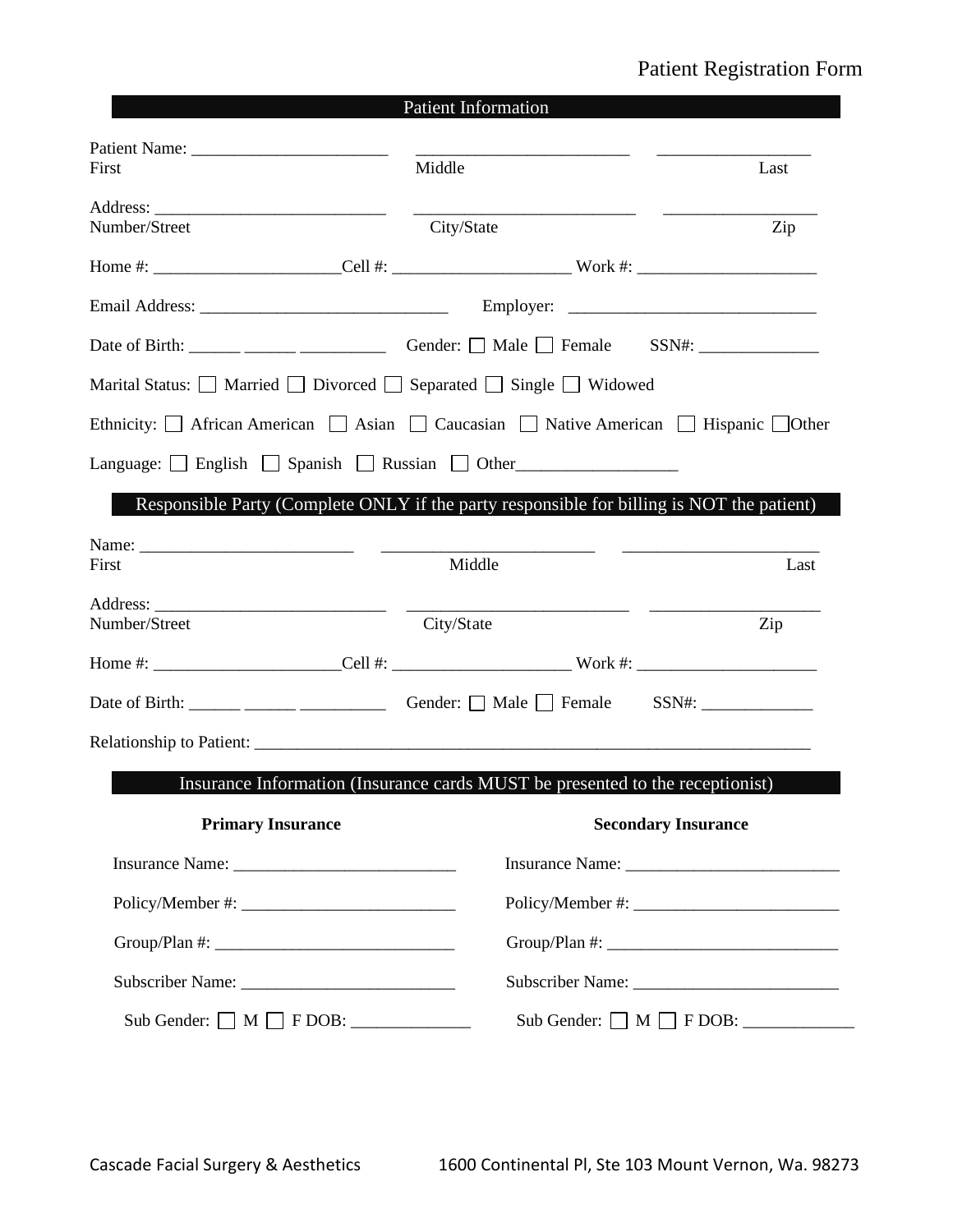#### Assignment and Release

I, \_\_\_\_\_\_\_\_\_\_\_\_\_\_\_\_\_\_\_\_\_\_\_\_\_\_\_\_\_\_\_\_, have insurance coverage and assign all medical benefits, if any, otherwise payable to me for services rendered. I understand that I am financially responsible for all charges whether or not paid by my insurance company. I hereby authorize Dr. Grant to release all information necessary to secure the payment of benefits. I authorize the use of this signature on all my insurance submissions.

| Signature of Insured /Guardian                                                                                                                                                                                                                                                                        | Date                                 |  |
|-------------------------------------------------------------------------------------------------------------------------------------------------------------------------------------------------------------------------------------------------------------------------------------------------------|--------------------------------------|--|
|                                                                                                                                                                                                                                                                                                       | <b>Emergency Contact Information</b> |  |
|                                                                                                                                                                                                                                                                                                       |                                      |  |
| Home #: $\frac{1}{2}$ = $\frac{1}{2}$ = $\frac{1}{2}$ = $\frac{1}{2}$ = $\frac{1}{2}$ = $\frac{1}{2}$ = $\frac{1}{2}$ = $\frac{1}{2}$ = $\frac{1}{2}$ = $\frac{1}{2}$ = $\frac{1}{2}$ = $\frac{1}{2}$ = $\frac{1}{2}$ = $\frac{1}{2}$ = $\frac{1}{2}$ = $\frac{1}{2}$ = $\frac{1}{2}$ = $\frac{1}{2}$ |                                      |  |
|                                                                                                                                                                                                                                                                                                       | How Did You Hear About Us?           |  |
| Google/Online                                                                                                                                                                                                                                                                                         |                                      |  |
| Billboard                                                                                                                                                                                                                                                                                             | Dr. Referral                         |  |
| NW Bridal Expo                                                                                                                                                                                                                                                                                        | Star Kart                            |  |
|                                                                                                                                                                                                                                                                                                       |                                      |  |

#### No Show & Last Minute Appointment Cancellations

Cascade Facial Surgery & Aesthetics is committed to providing exceptional care. Unfortunately, when one patient cancels without giving enough notice, they prevent another patient from being seen.

**Please call us at (360) 336-1947 by 2:00 p.m. on the day prior to your scheduled appointment to notify us of any changes or cancellations. To cancel a Monday appointment, please call our office by 2:00 p.m. on Friday.** If prior notification is not given, you will be charged \$50.00 for the missed appointment prior to being rescheduled.

Please sign below to consent to these terms.

\_\_\_\_\_\_\_\_\_\_\_\_\_\_\_\_\_\_\_\_\_\_\_\_\_\_\_\_\_\_\_\_\_\_\_\_\_\_\_\_\_\_\_\_\_\_\_\_\_\_\_\_\_\_\_ \_\_\_\_\_\_\_\_\_\_\_\_\_\_\_\_\_

Patient Signature (Patient's Parent/Guardian if under 18) Date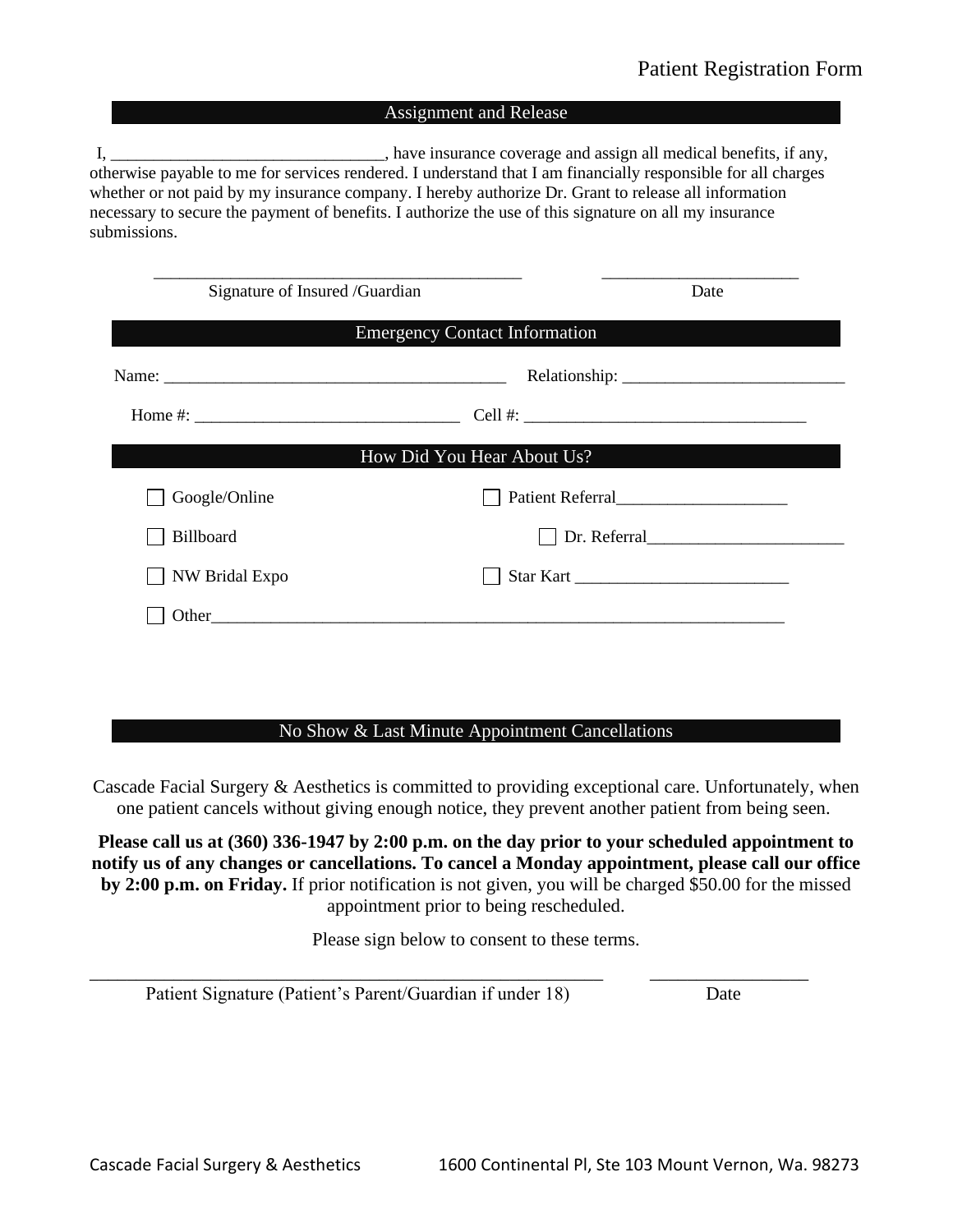# **Cascade Facial Surgery & Aesthetics Patient Interest Questionnaire** Please indicate any areas of concern for you

| Forehead<br>Lines   | Jowls                           |       | Under eye<br>darkness &<br>circles   |
|---------------------|---------------------------------|-------|--------------------------------------|
| Frown lines         | Neck<br>Laxity                  |       | Under eye<br>wrinkles                |
| Crow's<br>Feet      | Lines around<br>Nose &<br>mouth |       | Upper eyelid<br>redundant<br>skin    |
| Redness/<br>Rosacea | Recessed<br>Chin                |       | Lower eyelid<br>puffiness            |
| Pores               | Prominent<br>Ears               |       | Nasal<br>refinement                  |
| Pigmentation        | Ear gauge<br>piercings          |       | Thin lips                            |
| Scarring            | Hand<br>rejuvenation            |       | Upper lip<br>lines                   |
| Double chin         | Skin texture/<br>skincare       |       | Cellulite of<br>thighs or<br>buttock |
| Name:               |                                 | Date: |                                      |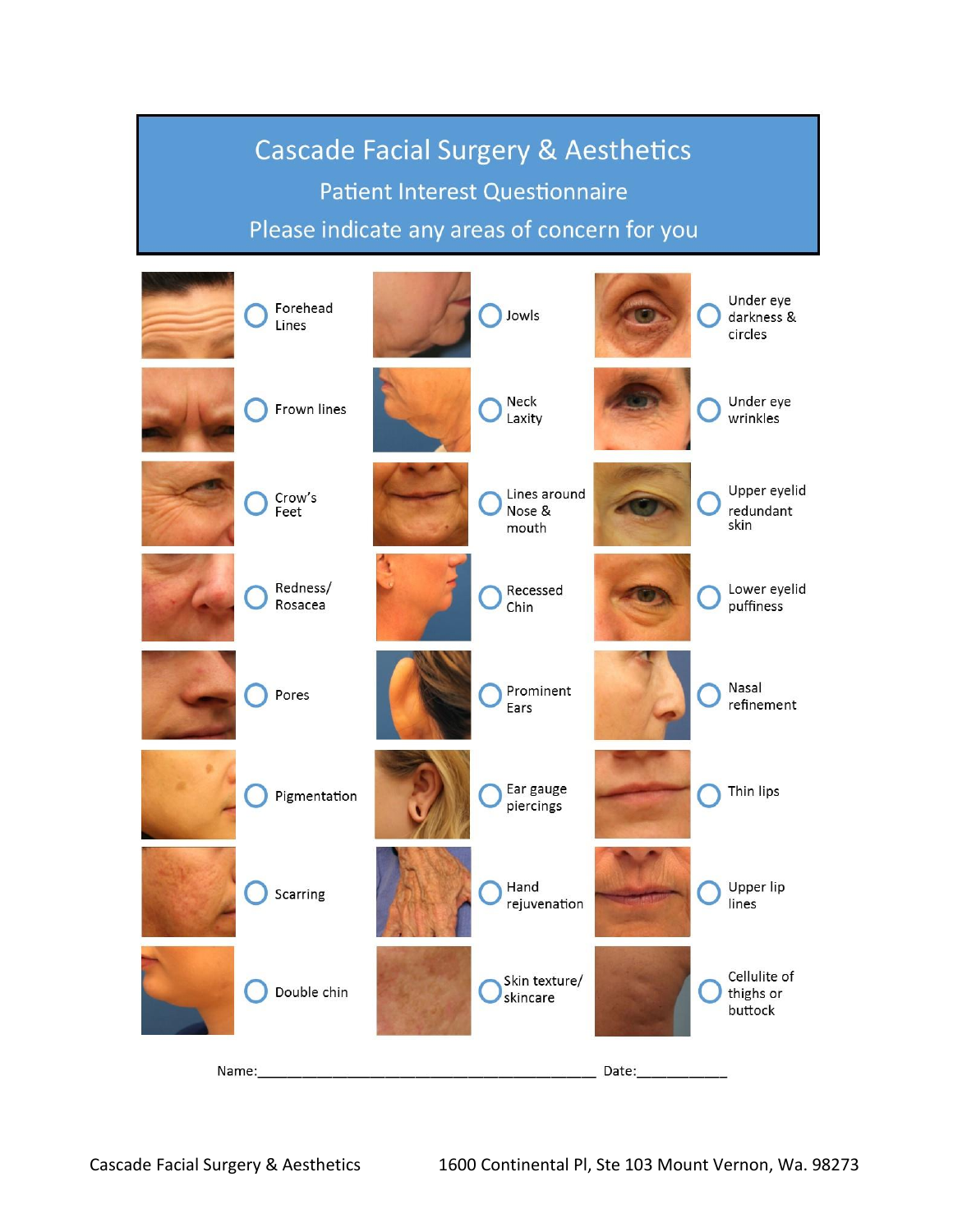## Health History Questionnaire

| Primary Care Physician:                     | PCP Phone #: |
|---------------------------------------------|--------------|
| Referring Provider (if different from PCP): |              |

Preferred Pharmacy: \_\_\_\_\_\_\_\_\_\_\_\_\_\_\_\_\_\_\_\_\_\_\_\_\_ \_\_\_\_\_\_\_\_\_\_\_\_\_\_\_\_\_\_\_\_\_\_\_ \_\_\_\_\_\_\_\_\_\_\_\_\_\_\_\_\_\_

Name Street/City

Phone Number

## Have you had or do you currently have any of the following medical conditions?

| <b>Conditions</b>               | Yes | N <sub>0</sub> | <b>Description</b> |
|---------------------------------|-----|----------------|--------------------|
| Arthritis                       |     |                |                    |
| <b>Artificial Joints</b>        |     |                |                    |
| Asthma                          |     |                |                    |
| <b>Atrial Fibrillation</b>      |     |                |                    |
| <b>Bleeding Disorder</b>        |     |                |                    |
| <b>Breast Cancer</b>            |     |                |                    |
| <b>Colon Cancer</b>             |     |                |                    |
| <b>COPD</b>                     |     |                |                    |
| <b>Coronary Artery Disease</b>  |     |                |                    |
| Defibrillator                   |     |                |                    |
| Depression                      |     |                |                    |
| <b>Diabetes</b>                 |     |                |                    |
| Emphysema                       |     |                |                    |
| Epilepsy                        |     |                |                    |
| <b>Hearing Loss</b>             |     |                |                    |
| Heart Conditions (heart attack, |     |                |                    |
| irregular heartbeat)            |     |                |                    |
| Hepatitis                       |     |                |                    |
| <b>High Blood Pressure</b>      |     |                |                    |
| Hypertension                    |     |                |                    |
| <b>HIV/AIDS</b>                 |     |                |                    |
| <b>High Cholesterol</b>         |     |                |                    |
| <b>Kidney Disease</b>           |     |                |                    |
| Leukemia                        |     |                |                    |
| <b>Liver Disease</b>            |     |                |                    |
| Lung Cancer                     |     |                |                    |
| Lymphoma                        |     |                |                    |
| <b>MRSA</b>                     |     |                |                    |
| Pacemaker                       |     |                |                    |
| Planning on Becoming Pregnant   |     |                |                    |
| <b>Problems Scarring</b>        |     |                |                    |
| <b>Prostate Cancer</b>          |     |                |                    |
| Radiation                       |     |                |                    |
| Seizures                        |     |                |                    |
| Sleep Apnea (use CPAP)          |     |                |                    |
| <b>Stroke</b>                   |     |                |                    |
| <b>Thyroid Problems</b>         |     |                |                    |
| Tuberculosis                    |     |                |                    |

Other health conditions not listed above: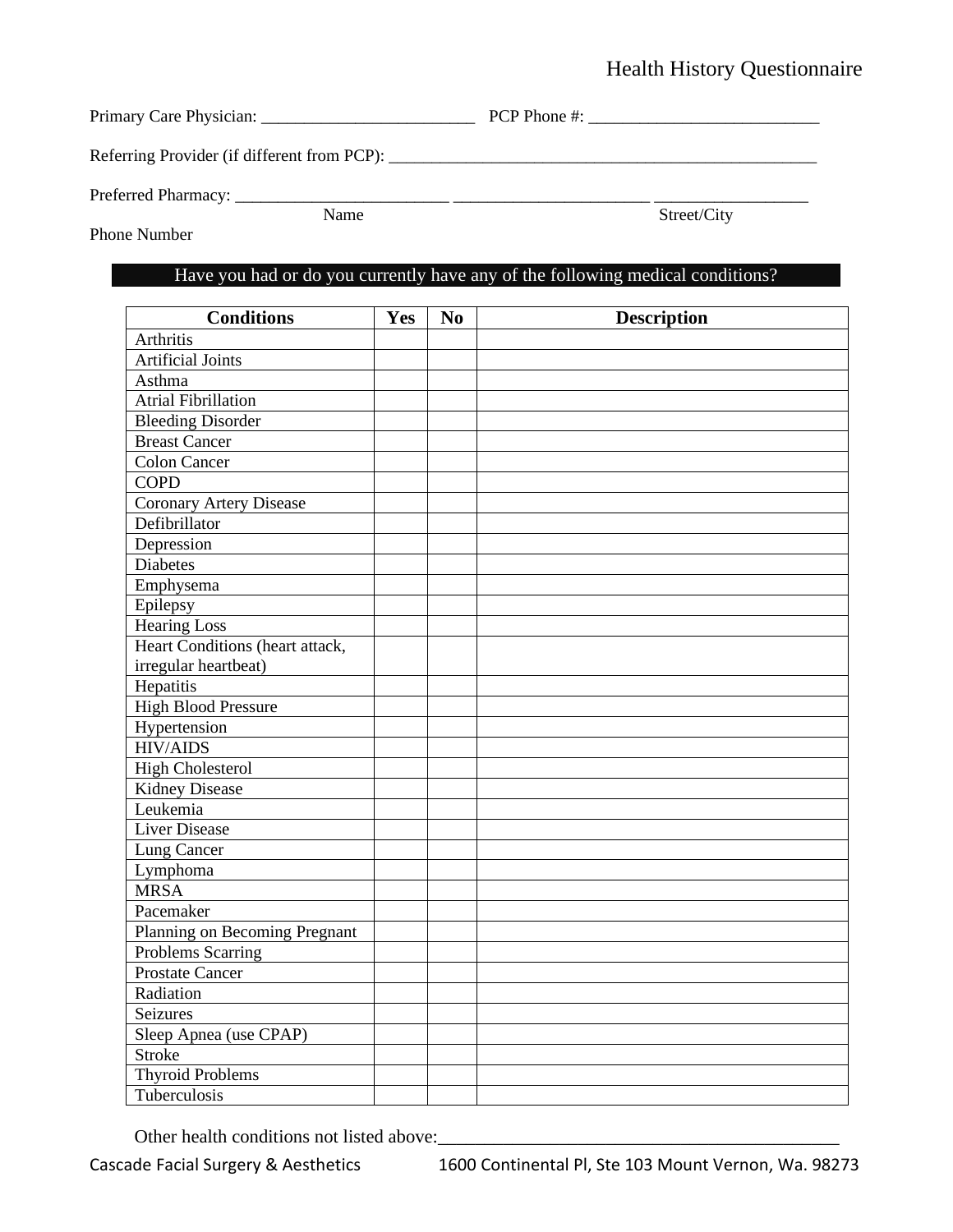## Health History Questionnaire

## Family History

| <b>Conditions</b>           | <b>Yes</b> | N <sub>0</sub> | <b>Description</b> |
|-----------------------------|------------|----------------|--------------------|
| Arthritis                   |            |                |                    |
| Asthma                      |            |                |                    |
| <b>Bleeding Tendency</b>    |            |                |                    |
| Cancer                      |            |                |                    |
| <b>Chronic Lung Disease</b> |            |                |                    |
| Convulsions or Fits         |            |                |                    |
| <b>Diabetes</b>             |            |                |                    |
| Gout                        |            |                |                    |
| <b>Heart Disease</b>        |            |                |                    |
| <b>High Blood Pressure</b>  |            |                |                    |
| <b>Kidney Disease</b>       |            |                |                    |
| Leukemia                    |            |                |                    |
| <b>Mental Illness</b>       |            |                |                    |
| Migraine Headaches          |            |                |                    |
| Obesity                     |            |                |                    |
| <b>Repeated Infections</b>  |            |                |                    |
| Severe Allergies            |            |                |                    |
| <b>Thyroid Trouble</b>      |            |                |                    |
| Tuberculosis                |            |                |                    |

#### Medications & Allergies

| List your current <b>MEDICATIONS</b>           | <b>List your ALLERGIES</b>            |
|------------------------------------------------|---------------------------------------|
| prescriptions, over the counter or supplements | drug allergies                        |
|                                                |                                       |
|                                                |                                       |
|                                                |                                       |
| Check here if no current medications           | Check here if no known drug allergies |

## Previous Surgeries

| Type of Surgery                   | <b>Year Performed</b> |
|-----------------------------------|-----------------------|
|                                   |                       |
|                                   |                       |
| Check here if no surgical history |                       |

## Social History

| Do you smoke?         | Yes        | No | How much? |
|-----------------------|------------|----|-----------|
| Ever Smoked?          | Yes        | No |           |
| Do you drink?         | Yes        | No | How much? |
| Do you have children? | <b>Yes</b> | No | How many? |

I have read this questionnaire and disclosed my medical history to the best of my knowledge.

Patient Signature: \_\_\_\_\_\_\_\_\_\_\_\_\_\_\_\_\_\_\_\_\_\_\_\_\_\_\_\_\_\_\_\_\_\_\_\_\_\_\_\_\_\_\_\_\_ Date: \_\_\_\_\_\_\_\_\_\_\_\_\_\_\_\_\_\_

Cascade Facial Surgery & Aesthetics 1600 Continental Pl, Ste 103 Mount Vernon, Wa. 98273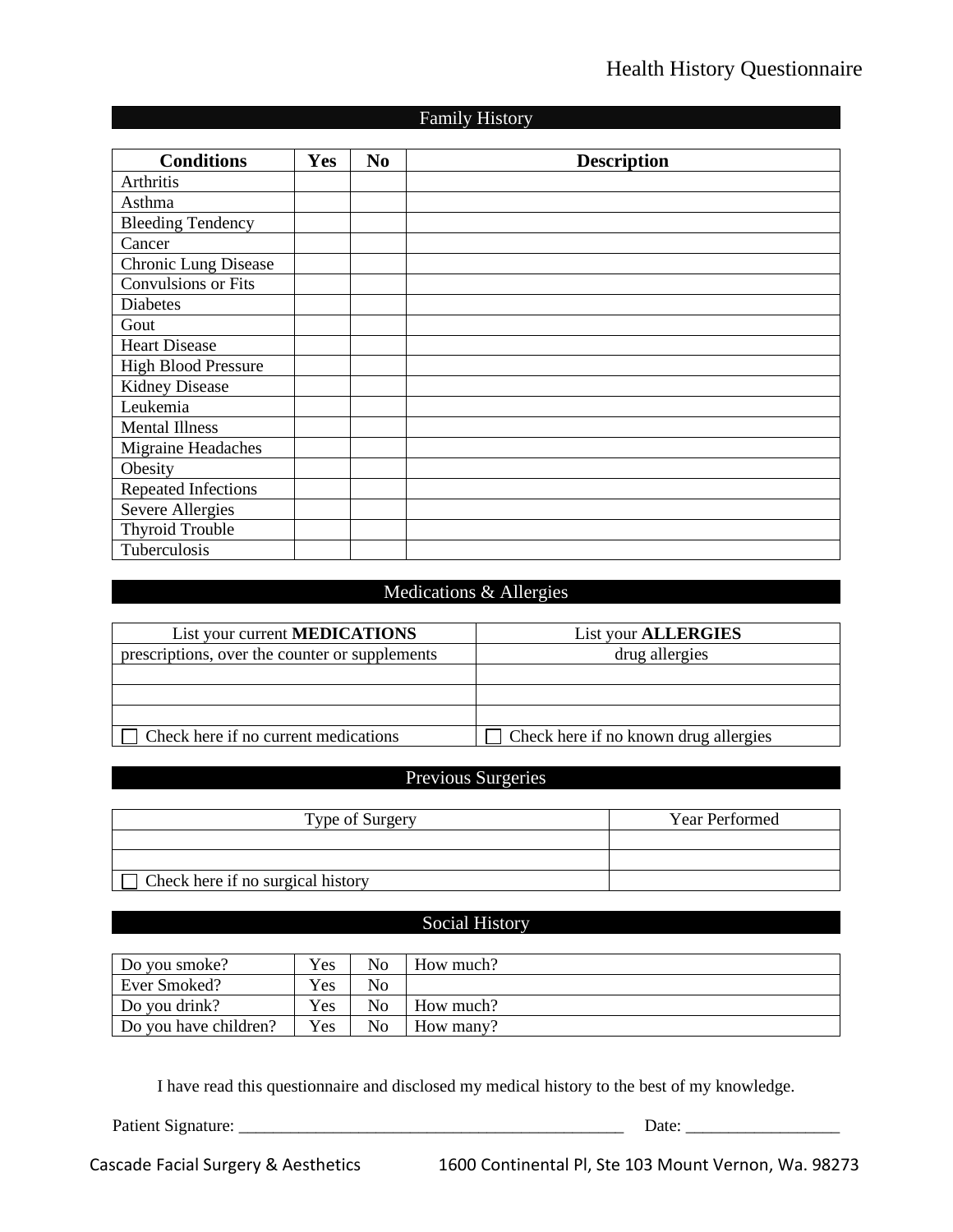Patient Name: <PersonalInfo.FirstName> <PersonalInfo.LastName>

Please mark how you are comfortable with us communicating with you:

| <b>Method</b>                                                                                 | <b>Ok to Leave</b><br><b>Voicemail</b> | <b>Ok to Leave</b><br><b>Message with</b><br><b>Another Person</b> | <b>Ok to Send</b><br><b>Text</b><br><b>Messages</b> | <b>Preferred</b><br><b>Contact</b><br><b>Method</b> |  |  |  |
|-----------------------------------------------------------------------------------------------|----------------------------------------|--------------------------------------------------------------------|-----------------------------------------------------|-----------------------------------------------------|--|--|--|
| Call Work Phone                                                                               | $\exists$ Yes<br>N <sub>0</sub>        | Yes<br>N <sub>0</sub>                                              |                                                     |                                                     |  |  |  |
| Call Cell Phone                                                                               | $\bigcap$ Yes $\bigcap$ No             | $\text{Yes}$ No                                                    | $ $ Yes $ $ No                                      |                                                     |  |  |  |
| Call Home Phone                                                                               | $Yes$   No                             | $\bigcap$ Yes $\bigcap$ No                                         |                                                     |                                                     |  |  |  |
| Email Address:<br>Cell Phone #:                                                               |                                        |                                                                    |                                                     |                                                     |  |  |  |
| <b>Email Appointment Reminders</b><br><b>Text Appointment Reminders</b>                       |                                        |                                                                    |                                                     |                                                     |  |  |  |
| <b>Text Appointment Reminder</b><br><b>Email Appointment Reminder</b><br>Which do you prefer? |                                        |                                                                    |                                                     |                                                     |  |  |  |
| <b>Email Newsletters</b>                                                                      |                                        |                                                                    |                                                     |                                                     |  |  |  |
| Email Office Specials                                                                         |                                        |                                                                    |                                                     |                                                     |  |  |  |

#### **If it's ok to leave a message with another person, please list them:**

| <b>Name</b> | <b>DOB</b> | <b>Relationship</b> | <b>OK to Discuss Patient</b><br><b>Information</b> | <b>Any Comments</b> |
|-------------|------------|---------------------|----------------------------------------------------|---------------------|
|             |            |                     | $\Box$ No<br>$\exists$ Yes $\bot$                  |                     |
|             |            |                     | $\exists$ Yes<br>N <sub>0</sub>                    |                     |

| Signature: | Date: |
|------------|-------|
|            |       |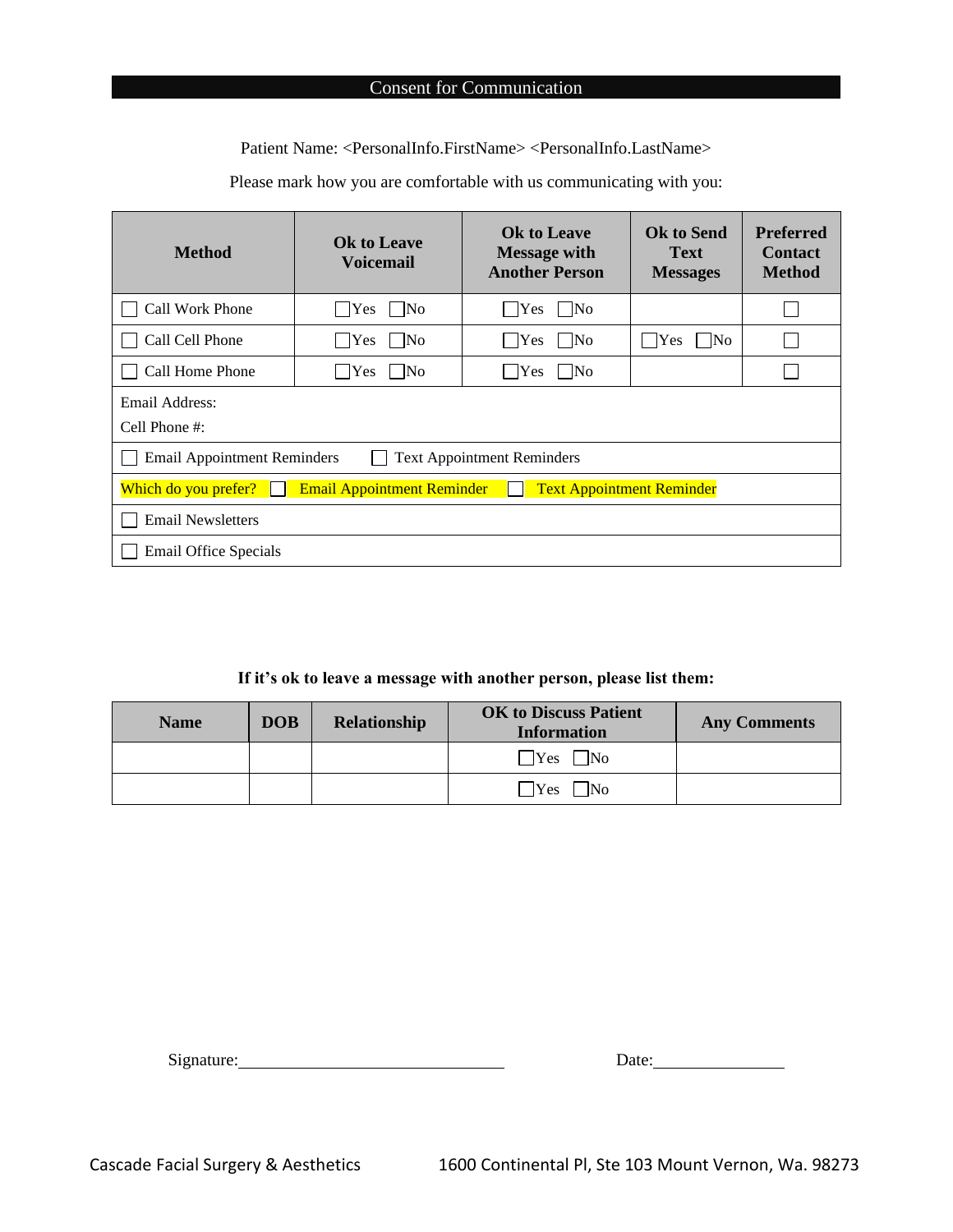#### HIPAA Information and Consent Form

Patient Name: <PersonalInfo.FirstName> <PersonalInfo.LastName>

The Health Insurance Portability and Accountability Act (HIPAA) provides safeguards to protect your privacy. Implementation of HIPAA requirements officially began on April 14, 2003. Many of the policies have been *our* practice for years. This form is a "friendly" version. A more complete text is posted in the office.

What this is all about: Specifically, there are rules and restrictions on who may see or be notified of your Protected Health Information (PHI). These restrictions do not include the normal interchange of information necessary to provide you with office services. HIPAA provides certain rights and protections to you as the patient. We balance these needs with our goal of providing you with quality professional service and care. Additional information is available from the U.S. Department of Health and Human Services[. www.hhs.gov](http://www.hhs.gov/)

We have adopted the following policies:

- 1. Patient information will be kept confidential except as is necessary to provide services or to ensure that all administrative matters related to your care are handled appropriately. This specifically includes the sharing of information with other healthcare providers, laboratories, health insurance payers as is necessary and appropriate for your care. Patient files may be stored in open file racks and will not contain any coding which identifies a patient's condition or information which is not already a matter of public record. The normal course of providing care means that such records may be left, at least temporarily, in administrative areas such as the front office, examination room, etc. Those records will not be available to persons other than office staff. You agree to the normal procedures utilized within the office for the handling of charts, patient records, PHI and other documents or information.
- 2. It is the policy of this office to remind patients of their appointments. We may do this by telephone, e-mail, U.S mail, or by any means convenient for the practice and/or as requested by you. We may send you other communications informing you of changes to office policy and new technology that you might find valuable or informative.
- 3. The practice utilizes a number of vendors in the conduct of business. These vendors may have access to PHI but must agree to abide by the confidentiality rules of HIPAA.
- 4. You understand and agree to inspections of the office and review of documents which may include PHI by government agencies or insurance payers in normal performance of their duties.
- 5. You agree to bring any concerns or complaints regarding privacy to the attention of the office manager or the doctor.
- 6. Your confidential information will not be used for the purposes of marketing or advertising of products, goods or services.
- 7. We agree to provide patients with access to their records in accordance with state and federal laws.
- 8. We may change, add, delete or modify any of these provisions to better serve the needs of the both the practice and the patient.
- 9. You have the right to request restrictions in the use of your protected health information and to request change in certain policies used within the office concerning your PHI. However, we are not obligated to alter internal policies to conform to your request.

Signature: Date: Date: